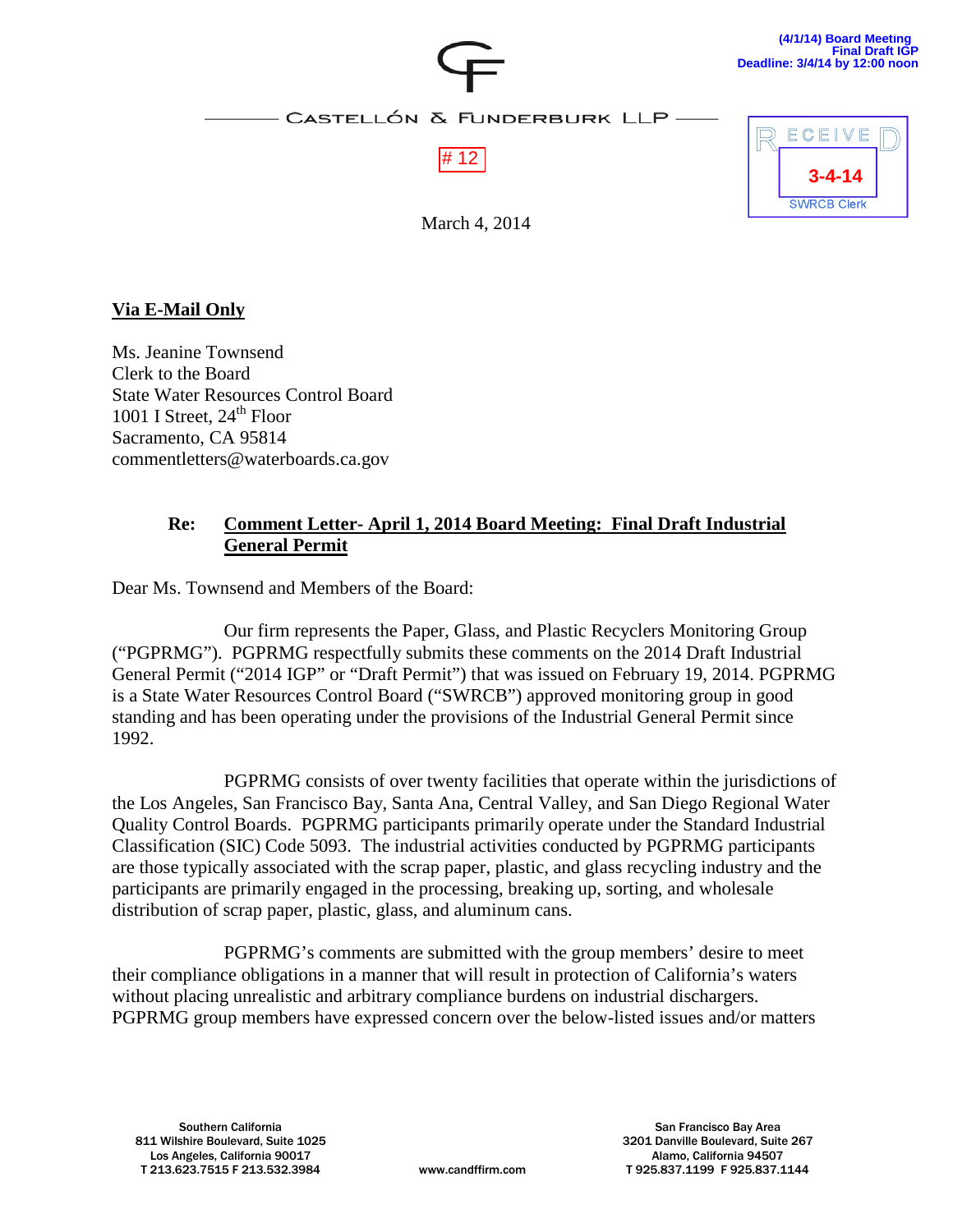Ms. Jeanine Townsend State Water Resources Control Board March 4, 2013 Page 2 of 4

contained in the 20[1](#page-1-0)4 IGP. In addition, PGPRMG members support  $CASQA's<sup>1</sup>$  proposed revisions and comments on the 2014 IGP.

# 12.1

### **1. The State Water Board Should Have Granted At Least 30 Days to Review and Comment on the 2014 Permit**

The Water Board should have granted at least thirty days to comment and review the revised permit documents. The 2014 Permit was issued on February 19, 2014, which allowed less than 10 business days to review the 2014 Permit, response to comments, and accompanying documentation. This lack of comment period has not allowed for sufficient review and analysis.

### 12.2

## **2. Receiving Water Limitations Section I.E.37, page 6 (Order)**

Section I.E.37 should be consistent with and reference Section XX.B. Because Section XX.B. allows a facility to evaluate its BMPs through a facility evaluation and SWPPP assessment, this should be reflected in Section I.E.37. As such, the language should be changed as noted below.

> Current 2014 IGP Language: "If any Discharger's storm water discharge causes or contributes to an exceedance of a water quality standard, that Discharger must implement additional BMPs or other control measures in order to attain compliance with the receiving water limitation."

Proposed Change: "If any Discharger's storm water discharge causes or contributes to an exceedance of a water quality standard, that Discharger must comply with the mechanism detailed in Section XX.B." implement additional BMPs or other control measures in order to attain compliance with the receiving water limitation."

12.3

### **3. Receiving Water Limitations Section II.E., page 22 (Fact Sheet)**

Section II.E. should reference infiltration, storm water retention, and water reuse as potential BMPs in section E. This is consistent with the draft order that states "These include BMPs that divert, infiltrate, reuse, contain, retain, or reduce the volume of storm water runoff. Dischargers are encouraged to utilize BMPs that infiltrate or reuse storm water where feasible." X.H.2.b.ii. page 35. As such, the language should be added as noted below.

> Current 2014 IGP Language: "If additional operational source control measures do not adequately reduce the pollutant, Dischargers must implement

<span id="page-1-0"></span><sup>&</sup>lt;sup>1</sup> CASQA refers to the California Stormwater Quality Association. CASQA's Industrial Permit Subcommittee has issued comments on the 2014 IGP as well.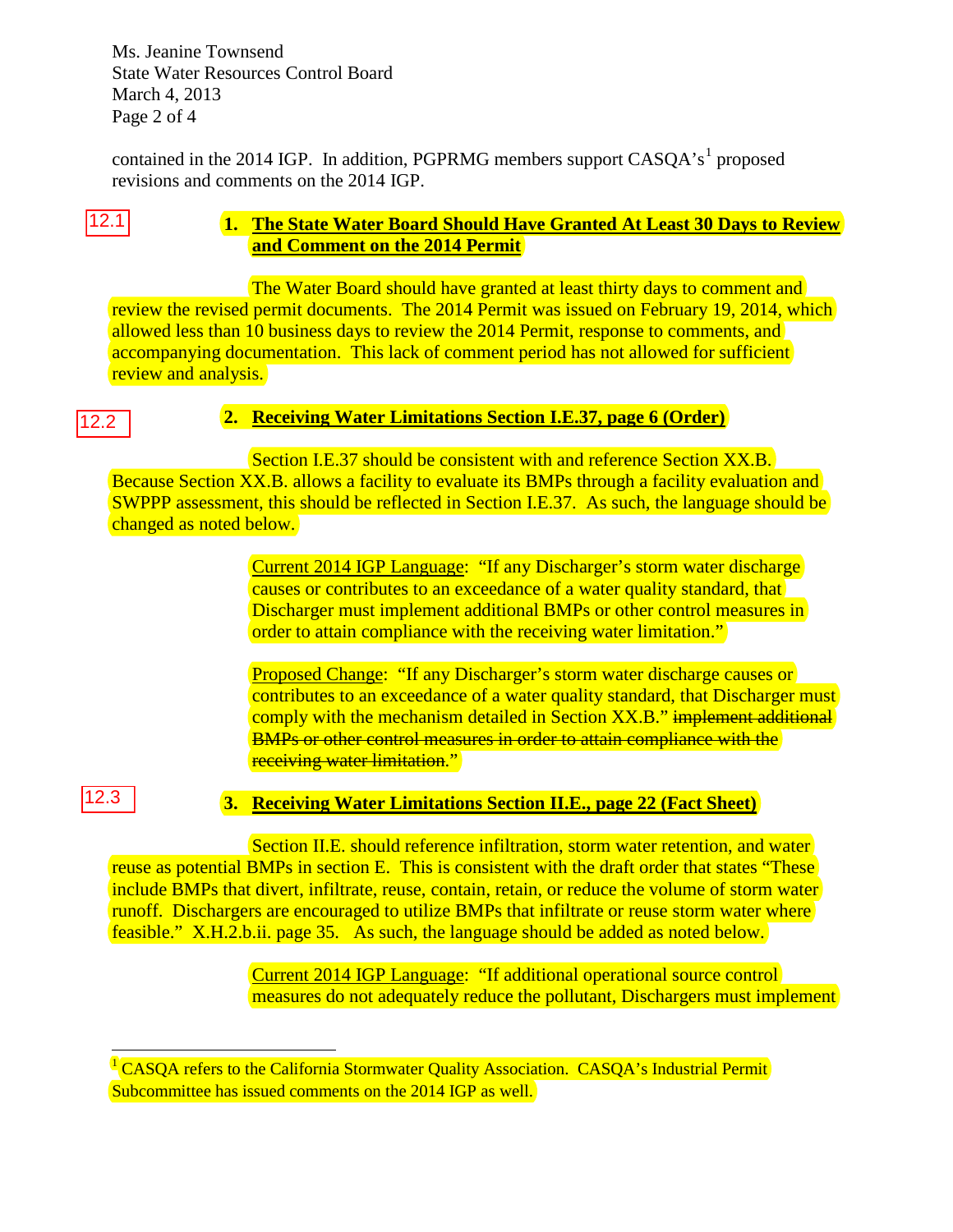Ms. Jeanine Townsend State Water Resources Control Board March 4, 2013 Page 3 of 4

> additional measures such as the construction of treatment systems and/or overhead coverage."

Proposed Change: "If additional operational source control measures do not adequately reduce the pollutant, Dischargers must implement additional measures such as the construction of treatment systems, and/or overhead coverage, infiltration, retention, and/or storm water reuse.

12.4

#### **4. SWPPP Implementation and Revisions Section X.B.3., page 25 (Order)**

Section X.B.3 is confusing and unnecessary. The facility should only be required to submit an updated SWPPP whenever the SWPPP contains significant revisions. There is no reason for a facility to submit its SWPPP via SMARTS if there is a minor revision. As such, the language should be deleted as noted below.

> Current 2014 IGP Language: "All Dischargers are required to implement their SWPPP by July 1, 2015 or upon commencement of industrial activity. The Discharger shall:

- 1. Revise their on-site SWPPP whenever necessary;
- 2. Certify and submit via SMARTS their SWPPP within 30 days whenever the SWPPP contains significant revision(s); and,
- 3. With the exception of significant revisions, the Discharger is not required to certify and submit via SMARTS their SWPPP revisions more than once every three (3) months in the reporting year."

Proposed Change: "All Dischargers are required to implement their SWPPP by July 1, 2015 or upon commencement of industrial activity. The Discharger shall:

- 1. Revise their on-site SWPPP whenever necessary;
- 2. Certify and submit via SMARTS their SWPPP within 30 days whenever the SWPPP contains significant revision(s): $\frac{1}{2}$  and,
- 3. With the exception of significant revisions, the Discharger is not required to certify and submit via SMARTS their SWPPP revisions more than once every three (3) months in the reporting year."